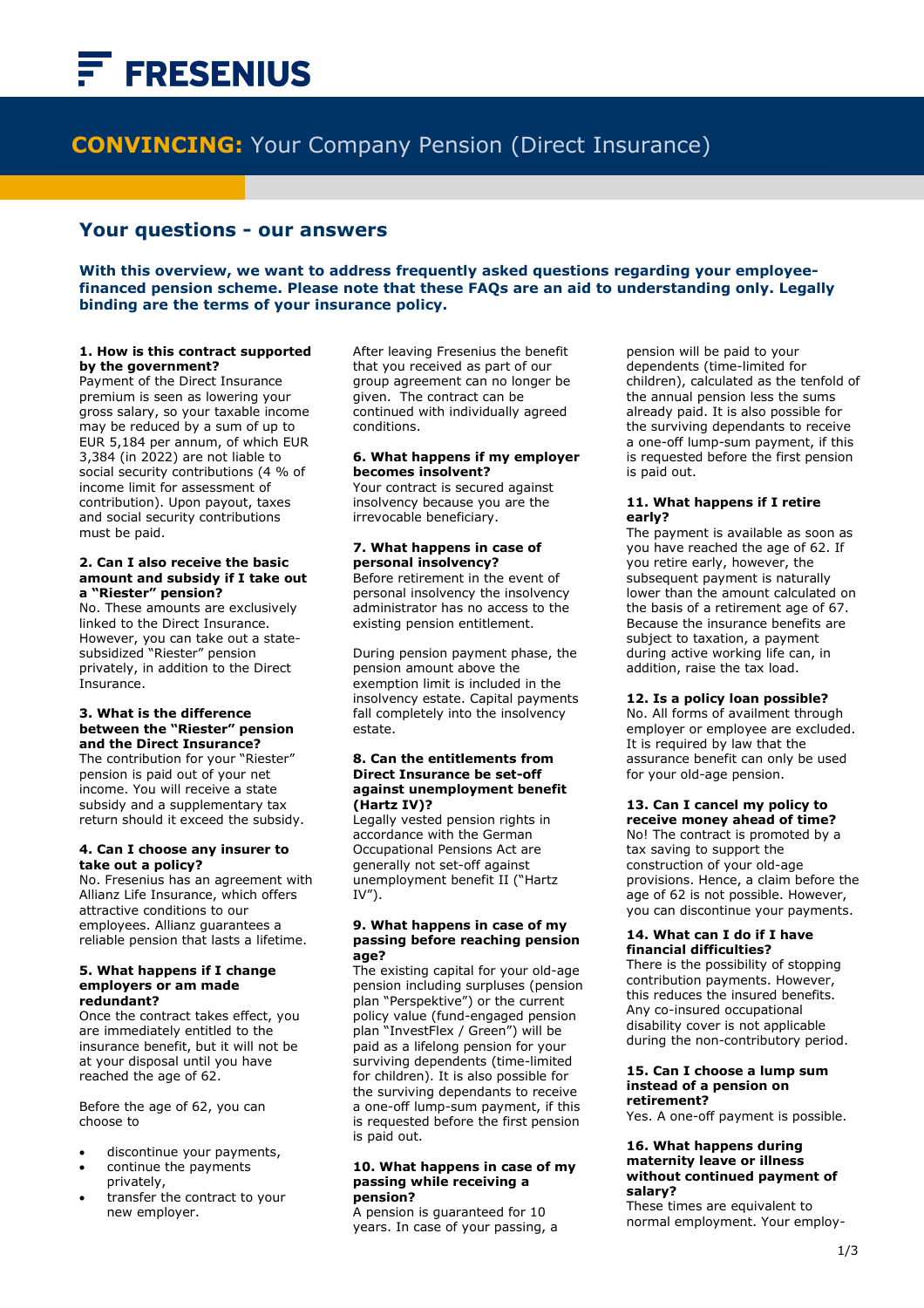ment contract is not terminated, but you do not receive any wages. So no parts of your salary can be converted. You may continue the payments on your own or discontinue them until you return. Please keep in mind, however, that in the event of stopping payments, your old-age provision will be reduced and any agreed occupational disability cover will no longer apply. In addition definite respites have to be concidered to continue the payments at a later point of time. Please contact us early so that we can check your alternatives.

#### **17. How does the "InvestFlex /**

**Green" pension concept work?**  Your contributions will be used to buy shares in the unit trust chosen by you. The level of your pension thus depends on the development of the capital market. The chances of a higher yield also mean a higher risk! However, 90% of the amount you pay in for the old-age part of your policy is guaranteed. At the end of your contract, the policy value derives from the guaranteed deposit plus the interest earned by the funds.

#### **18. What is the difference between pension concept "Perspektive" and "InvestFlex / Green"?**

Under the pension concept "Perspektive" your contributions are invested in the security assets of Allianz Life Insurance, whereas the main focus of the unit-linked pension concept "InvestFlex" or "InvestFlex Green" is investment in stocks. This is why the latter is likely to offer a higher yield. Both concepts guarantee 90 % of the contributions you pay in for the old-age part of the policy, but they do not guarantee a fixed interest rate. The additional value depends on the investment strategy during the period of insurance.

#### **19. What is the policy value?**

In addition to the fund investment your unit-linked pension insurance provides the guarantee, that at the start of the pension at least 90 % of contributions paid in for the old-age part of your policy will be available. This means that an annually increasing part of the contribution is used to build up the warranty (guaranteed capital upon survival) and does not go into the fund investment. This contribution part is invested in the security assets of Allianz Lebensversicherungs-AG. To these proceeds the total value from the fund investment is added, which is financed from the remaining part of the contribution. Both values together are the so-called 'policy value'.

#### **20. Is there an active process management under the unitlinked tariffs?**

In the last three contract years the fund balance will successively reallocated to lower-risk investments to mitigate the risks arising from capital market fluctuations.

#### **21. What kind of policy is the more suitable for me?**

It depends on your willingness and ability to take a risk. It is wise to consider all the provisions which you have made for your retirement when calculating the risk you are willing to take.

#### **22. Is it possible to switch between the different tariffs?**

No, this is not possible. You can only stop the payments for the chosen tariff while at the same time taking out a new insurance if you wish to invest future contributions in another tariff.

#### **23. Is it possible to switch between strategy funds?**

Yes, during the accumulation period you can shift (reallocation of the fund balance) as well as switch (investment of future contributions in the respective other fund).

#### **24. What is included in the insurance coverage?**

The basis is a life-long pension insurance, which also gives you the possibility of a one-time capital settlement. Furthermore you can opt for additional coverage for exemption from premiums in the event of occupational incapacity.

#### **25. What is meant by disability waiver?**

Provided that during the insurance period you are at least 50 % incapacitated there is no obligation to pay contributions for the duration of your occupational disability. It thus ensures, that upon expiration of the contract the retirement pension originally promised will be paid out even though no further contributions have been paid.

#### **26. Can I vary the premium for the insurance?**

Unlike insurance contracts with variable premium payment, our group contract provides for a constant premium payment during the contract term. Therefore, the basic rule is that you first decide on a premium that you would like to pay in the future. It is not possible to decide every year which premium should currently be paid. Nevertheless, you have the option of reducing or increasing the premium during the insurance period in a

long-term within the framework of the specified premium levels.

If the increase is not possible within the existing contract, it can be made in a follow-up contract.

#### **27. Who receives the payout?**

Only you are entitled to receive the payout during your lifetime. In case of your passing the following legally defined group of persons is considered entitled to survivor benefits (order can be changed by agreement with Fresenius):

- spouse, registered partner (as per German Life Partnership Act)
- children entitled to child allowance
- partner named in writing.

If there are no family members entitled to the benefits, your heirs receive a death benefit (currently up to a maximum of EUR 8,000).

#### **28. From what time on I can apply for a Direct Insurance or the transfer of an existing Direct Insurance to Allianz?**

Both options are possible from your first day of employment. The basic amount is granted from the 7th month of employment. Insurance beginning or date of transfer is the 1<sup>st</sup> of December of the application year. Please take note, that a continuation of an existing contract is only possible within a transfer to Allianz Life Insurance. The conversion of your contribution must be defined by 30th September of the current calendar year. A deviation from this deadline is only possible with a start date at Fresenius from October on.

#### **29. Why is the basic amount not stated separately in the insurance proposal, but is called "Eigenbeitrag" (own contribution)?**

The so-called basic amount has replaced the capital-forming payments since 2006. It generally starts from the seventh month of employment. For every full calendar month with at least 12 working days the basic amount is calculated at 1/12 (EUR 39,88 for full-time employees). The height of the basic amount can vary, in particular during the first year of employment, maternity leave or longer illness. By definition it is a part of your overall income and therefore considered to be your own contribution.